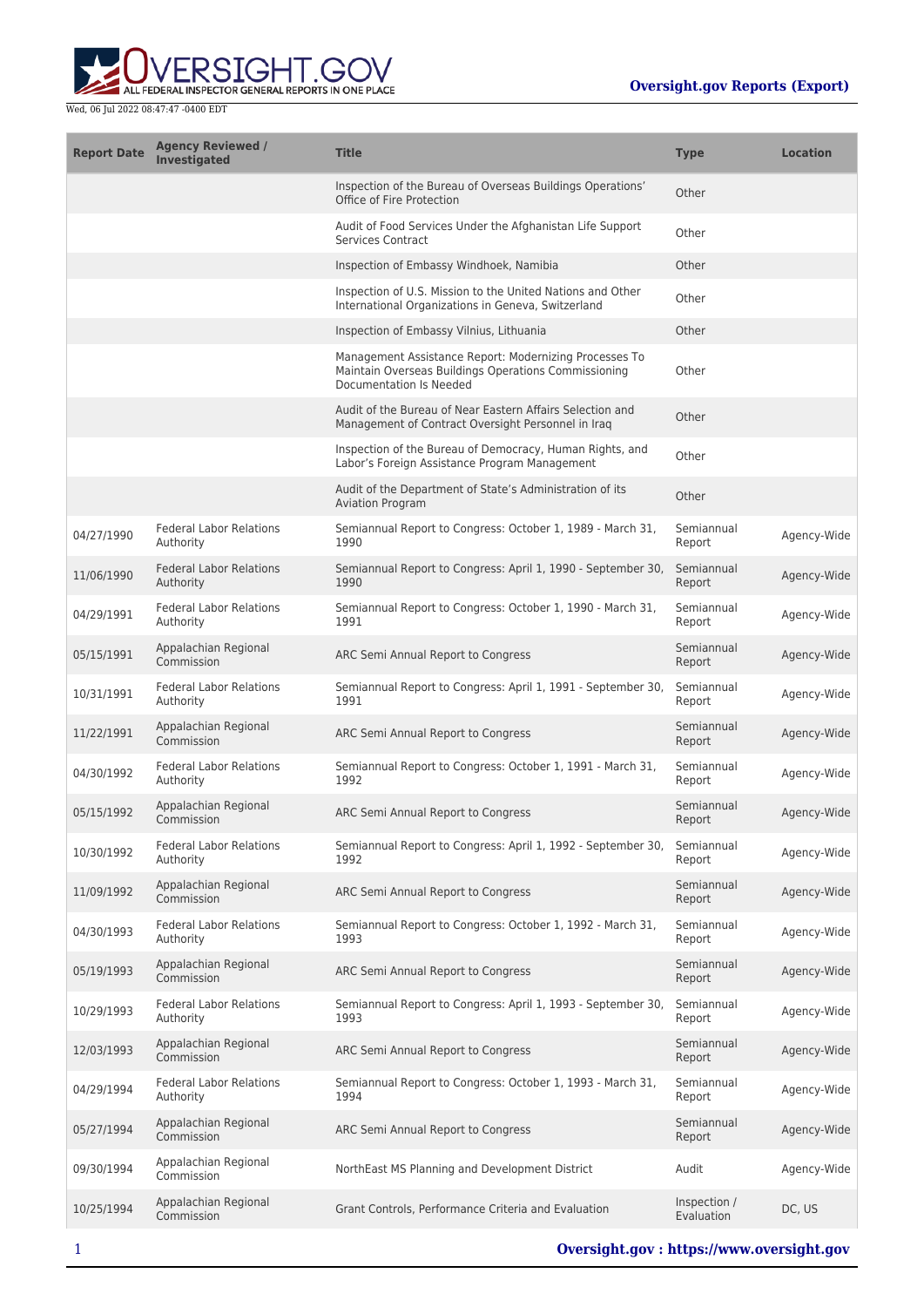### **Oversight.gov Reports (Export)**



| <b>Report Date</b> | <b>Agency Reviewed /</b><br>Investigated    | <b>Title</b>                                                         | <b>Type</b>                | <b>Location</b> |
|--------------------|---------------------------------------------|----------------------------------------------------------------------|----------------------------|-----------------|
| 10/26/1994         | <b>Federal Labor Relations</b><br>Authority | Semiannual Report to Congress: April 1, 1994 - September 30,<br>1994 | Semiannual<br>Report       | Agency-Wide     |
| 10/27/1994         | Appalachian Regional<br>Commission          | Regional Tourism Initiative                                          | Review                     | KY, US          |
| 12/05/1994         | Appalachian Regional<br>Commission          | I-1 Visa Waiver - MD                                                 | Inspection /<br>Evaluation | MD, US          |
| 12/05/1994         | Appalachian Regional<br>Commission          | ARC Semi Annual Report to Congress                                   | Semiannual<br>Report       | Agency-Wide     |
| 12/08/1994         | Appalachian Regional<br>Commission          | J-1 Visa Waiver - VA                                                 | Inspection /<br>Evaluation | VA, US          |
| 12/08/1994         | Appalachian Regional<br>Commission          | J-1 Visa Waiver - WV                                                 | Inspection /<br>Evaluation | WV, US          |
| 12/19/1994         | Appalachian Regional<br>Commission          | I-1 Visa Waiver - WV                                                 | Inspection /<br>Evaluation | WV, US          |
| 12/21/1994         | Appalachian Regional<br>Commission          | Review of the Research Foundation of State University of NY          | Review                     | NY, US          |
| 12/23/1994         | Appalachian Regional<br>Commission          | J-1 Visa Waiver - WV                                                 | Review                     | WV, US          |
| 01/04/1995         | Appalachian Regional<br>Commission          | WV Department of Commerce Labor and Environmental<br>Resources       | Audit                      | Agency-Wide     |
| 02/22/1995         | Appalachian Regional<br>Commission          | Consolidated Technical Assistance Grant - AL                         | Audit                      | AL, US          |
| 03/07/1995         | Appalachian Regional<br>Commission          | J-1 Visa Waiver - AL                                                 | Inspection /<br>Evaluation | AL, US          |
| 03/08/1995         | Appalachian Regional<br>Commission          | LEED Grant - Economic Development Institute                          | Audit                      | AL, US          |
| 03/09/1995         | Appalachian Regional<br>Commission          | J-1 Visa Waiver - AL                                                 | Inspection /<br>Evaluation | AL, US          |
| 03/28/1995         | Appalachian Regional<br>Commission          | Enterprise Development Program                                       | Audit                      | PA, US          |
| 03/28/1995         | Appalachian Regional<br>Commission          | Upper Catawba River Basin Water Quality Program                      | Audit                      | NC, US          |
| 03/28/1995         | Appalachian Regional<br>Commission          | <b>SEDA - Council of Governments</b>                                 | Audit                      | PA, US          |
| 03/28/1995         | Appalachian Regional<br>Commission          | Buckeye Hills-Hocking Valley Regional Development                    | Audit                      | OH, US          |
| 03/28/1995         | Appalachian Regional<br>Commission          | OH Valley Regional Development Commission                            | Audit                      | OH, US          |
| 03/28/1995         | Appalachian Regional<br>Commission          | NC Western Piedmont Council of Government                            | Audit                      | NC, US          |
| 03/28/1995         | Appalachian Regional<br>Commission          | SC Appalachian Council of Governments - RLF                          | Audit                      | SC, US          |
| 03/31/1995         | Appalachian Regional<br>Commission          | MS Resource Center Development Project                               | Audit                      | MS, US          |
| 03/31/1995         | Appalachian Regional<br>Commission          | Business Development RLF - SC                                        | Audit                      | Agency-Wide     |
| 03/31/1995         | Appalachian Regional<br>Commission          | Seneca Trail Resource Conservation and Development Council Review    |                            | NY, US          |
| 04/12/1995         | Appalachian Regional<br>Commission          | Excellence Project at Dalton High School                             | Audit                      | GA, US          |
| 04/25/1995         | Appalachian Regional<br>Commission          | Dental Care for Appalachia Children                                  | Audit                      | KY, US          |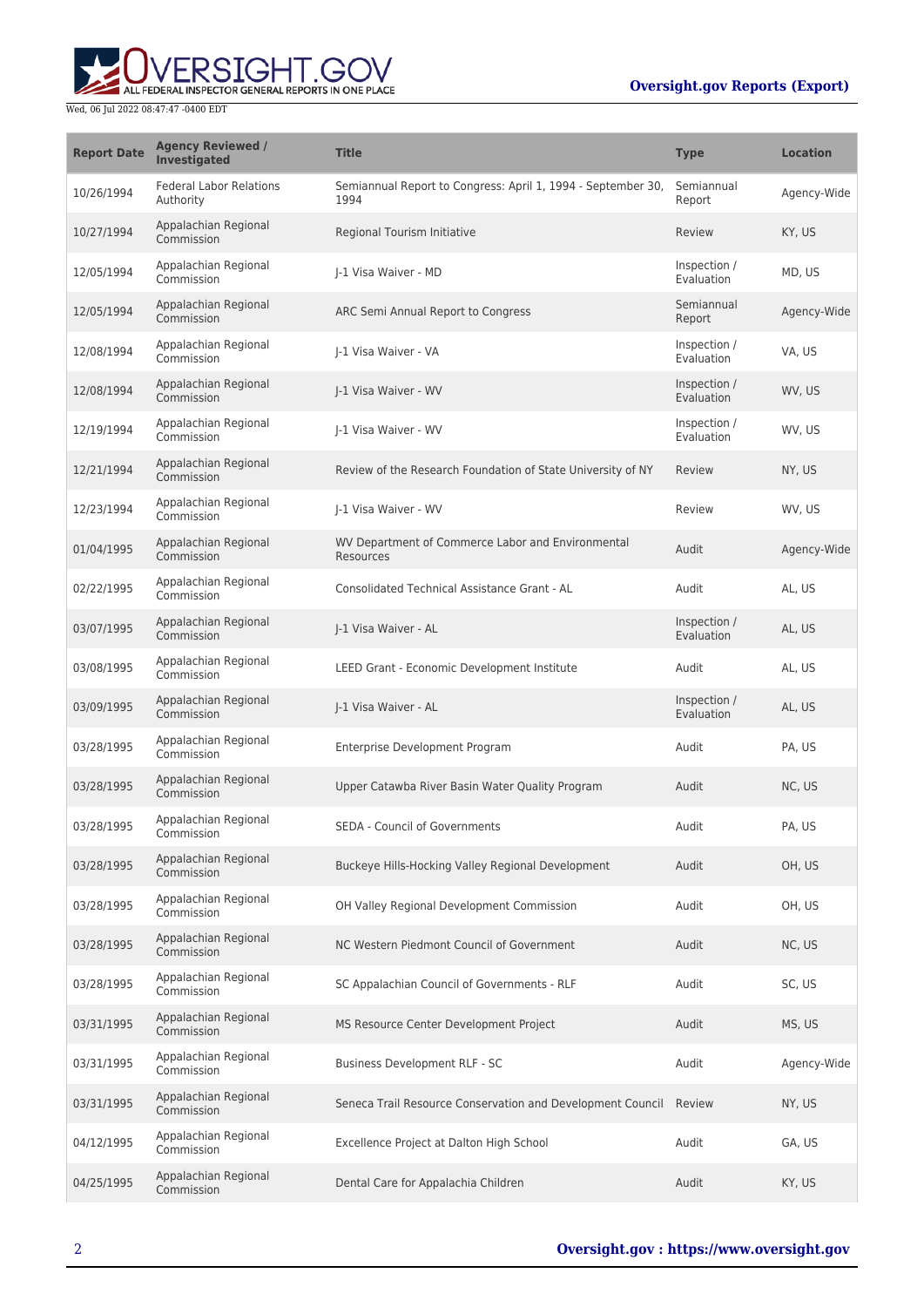### **Oversight.gov Reports (Export)**



| <b>Report Date</b> | <b>Agency Reviewed /</b><br>Investigated    | <b>Title</b>                                                                            | <b>Type</b>                | <b>Location</b> |
|--------------------|---------------------------------------------|-----------------------------------------------------------------------------------------|----------------------------|-----------------|
| 04/27/1995         | Appalachian Regional<br>Commission          | Western MD Multi Bank Community Development Corporation                                 | Audit                      | MD, US          |
| 04/27/1995         | Appalachian Regional<br>Commission          | Western MD Community College Video Network                                              | Audit                      | MD, US          |
| 04/27/1995         | Appalachian Regional<br>Commission          | Tri-County Council for Western MD                                                       | Audit                      | MD, US          |
| 04/28/1995         | Appalachian Regional<br>Commission          | Building the Economic Cornerstone of WV                                                 | Review                     | WV, US          |
| 04/28/1995         | <b>Federal Labor Relations</b><br>Authority | Semiannual Report to Congress: October 1, 1994 - March 31,<br>1995                      | Semiannual<br>Report       | Agency-Wide     |
| 05/01/1995         | Appalachian Regional<br>Commission          | Controls over Contracts/Grants with Expired Performance<br>Periods                      | Review                     | DC, US          |
| 05/02/1995         | Appalachian Regional<br>Commission          | NC Department of Administration - Consolidated Technical<br><b>Assistance Grant</b>     | Audit                      | NC, US          |
| 05/08/1995         | Appalachian Regional<br>Commission          | Review of Hindman Settlement School                                                     | Review                     | KY, US          |
| 05/18/1995         | Appalachian Regional<br>Commission          | ARC Semi Annual Report to Congress                                                      | Semiannual<br>Report       | Agency-Wide     |
| 06/05/1995         | Appalachian Regional<br>Commission          | Infrastructure Development for the 21st Century                                         | Audit                      | VA, US          |
| 06/20/1995         | Appalachian Regional<br>Commission          | Review of TN Center for Research and Development                                        | Review                     | TN, US          |
| 06/30/1995         | Appalachian Regional<br>Commission          | Full Time School/Summer Tutorial Program for Dyslexic<br><b>Students</b>                | Review                     | KY, US          |
| 07/11/1995         | Appalachian Regional<br>Commission          | NY State Summer Institutes Grant                                                        | Review                     | NY, US          |
| 08/01/1995         | Appalachian Regional<br>Commission          | <b>WV Telelearning Network</b>                                                          | Audit                      | WV, US          |
| 08/25/1995         | Appalachian Regional<br>Commission          | Review of Friendship House Inc.                                                         | Review                     | GA, US          |
| 09/25/1995         | Appalachian Regional<br>Commission          | Review of TN Department of Education Adult Literacy                                     | Review                     | Agency-Wide     |
| 09/26/1995         | Appalachian Regional<br>Commission          | Review of Ohio Department of Development, Appalachian<br>Industrial Re-training Project | Review                     | OH, US          |
| 09/28/1995         | Appalachian Regional<br>Commission          | Review of Health Care Information                                                       | Review                     | OH, US          |
| 09/30/1995         | Appalachian Regional<br>Commission          | Flexible Manufacturing Networks                                                         | Review                     | Agency-Wide     |
| 10/10/1995         | Appalachian Regional<br>Commission          | Review of Seedling Grants Program                                                       | Audit                      | KY, US          |
| 10/10/1995         | Appalachian Regional<br>Commission          | TN Department of Economic and Community Devlopment                                      | Audit                      | TN, US          |
| 11/03/1995         | Appalachian Regional<br>Commission          | ARC Semi Annual Report to Congress                                                      | Semiannual<br>Report       | Agency-Wide     |
| 11/29/1995         | Appalachian Regional<br>Commission          | RLF Enterprise Development Grants and Regional Incubator<br>Grant                       | Review                     | Agency-Wide     |
| 11/30/1995         | Appalachian Regional<br>Commission          | Rural Health Care Expansion Project                                                     | Review                     | WV, US          |
| 12/13/1995         | Appalachian Regional<br>Commission          | <b>Consolidated Technical Assistance Grant - NY</b>                                     | Audit                      | NY, US          |
| 12/15/1995         | Appalachian Regional<br>Commission          | J-1 Visa Waiver - KY                                                                    | Inspection /<br>Evaluation | KY, US          |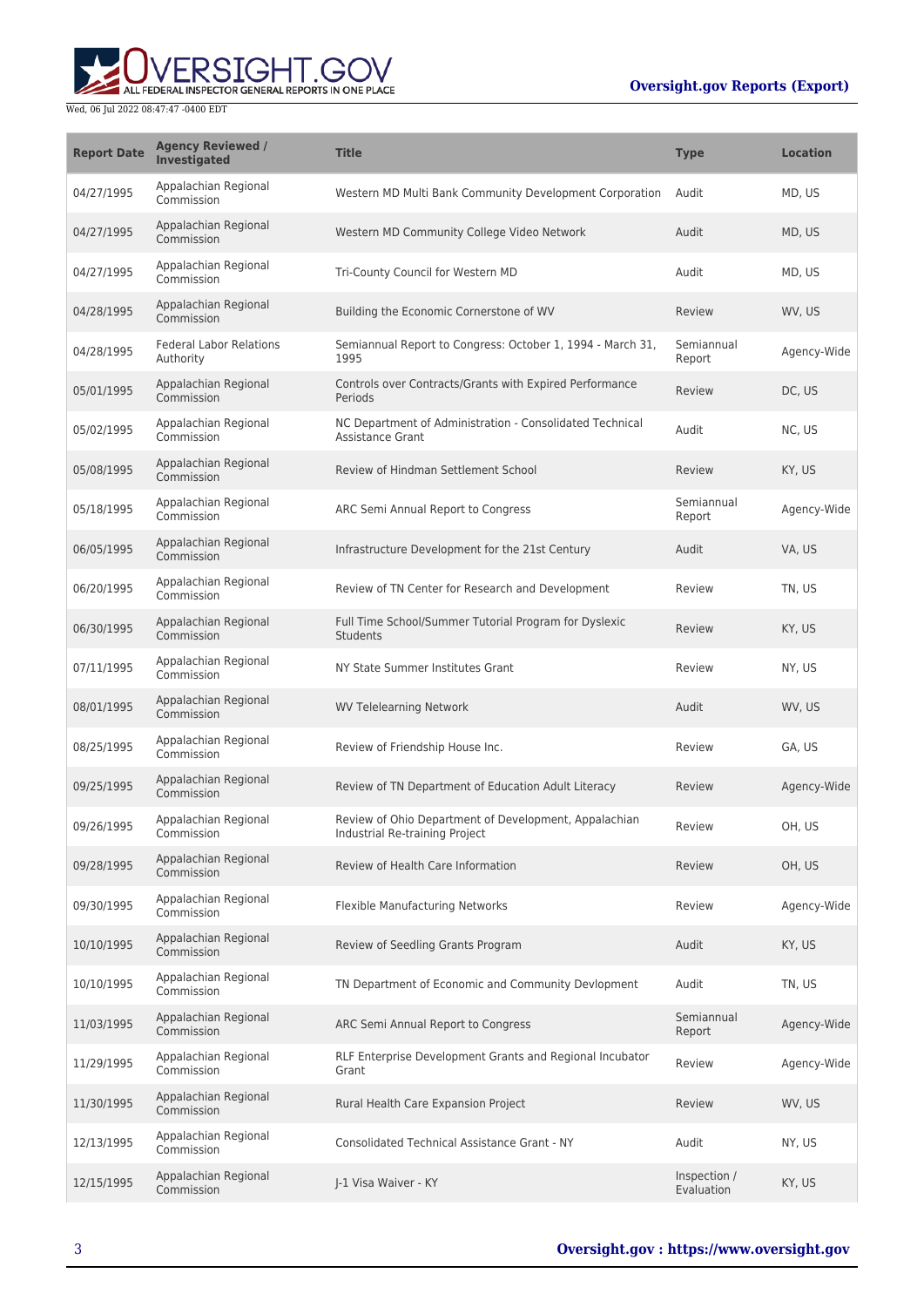# ERSIGHT.GOV ALL FEDERAL INSPECTOR GENERAL REPORTS IN ONE PLACE

### Wed, 06 Jul 2022 08:47:47 -0400 EDT

### **Oversight.gov Reports (Export)**

| <b>Report Date</b> | <b>Agency Reviewed /</b><br><b>Investigated</b> | <b>Title</b>                                                                                                         | <b>Type</b>                | <b>Location</b>                      |
|--------------------|-------------------------------------------------|----------------------------------------------------------------------------------------------------------------------|----------------------------|--------------------------------------|
| 12/15/1995         | Appalachian Regional<br>Commission              | I-1 Visa Waiver - WV                                                                                                 | Inspection /<br>Evaluation | WV, US                               |
| 12/18/1995         | Appalachian Regional<br>Commission              | I-1 Visa Waiver - Survey Selected Health Care Providers                                                              | Inspection /<br>Evaluation | Agency-Wide                          |
| 12/20/1995         | Appalachian Regional<br>Commission              | I-1 Visa Waiver - KY                                                                                                 | Inspection /<br>Evaluation | KY, US                               |
| 12/21/1995         | Appalachian Regional<br>Commission              | Appalachian Workforce Development Project                                                                            | Audit                      | PA, US                               |
| 01/02/1996         |                                                 | 1993 CROP DISASTER PAYMENTS - BROOKS/JIM HOGG COS.,<br>TX                                                            | Audit                      |                                      |
| 01/02/1996         | Appalachian Regional<br>Commission              | Memorandum Report on ARC Travel Vouchers and<br><b>Reimbursement Calculations</b>                                    | Inspection /<br>Evaluation | DC, US                               |
| 01/17/1996         | Appalachian Regional<br>Commission              | Enhancing Manufacturing Competitiveness in Appalachia                                                                | Audit                      | OH, US                               |
| 02/28/1996         | Appalachian Regional<br>Commission              | Review of Onan Corporation Employee Training Program                                                                 | Audit                      | AL, US                               |
| 03/21/1996         | Appalachian Regional<br>Commission              | Response to Survey on Grantee Claims Processing                                                                      | Inspection /<br>Evaluation | DC, US                               |
| 03/22/1996         | Appalachian Regional<br>Commission              | Interim Survey Report of ARC Grants Awarded for Industrial<br>Park Site Improvements                                 | Inspection /<br>Evaluation | Agency-Wide                          |
| 03/26/1996         | Appalachian Regional<br>Commission              | Report on Research Foundation of SUNY Regional<br>Development Initiative to Enhance Manufacturing<br>Competitiveness | Review                     | NY, US                               |
| 03/27/1996         | Appalachian Regional<br>Commission              | Three River Waste Management Authority                                                                               | Audit                      | MS, US                               |
| 03/29/1996         | Appalachian Regional<br>Commission              | J-1 Visa Waiver - SC                                                                                                 | Inspection /<br>Evaluation | SC, US                               |
| 04/03/1996         | Appalachian Regional<br>Commission              | J-1 Visa Waiver - SC                                                                                                 | Inspection /<br>Evaluation | SC, US                               |
| 04/03/1996         | Appalachian Regional<br>Commission              | Cullman Water Reservoir Project                                                                                      | Audit                      | AL, US                               |
| 04/19/1996         | Appalachian Regional<br>Commission              | Review of Interactive Distance Learning Network                                                                      | Audit                      | AL, US                               |
| 04/29/1996         | <b>Federal Labor Relations</b><br>Authority     | Semiannual Report to Congress: October 1, 1995 - March 31,<br>1996                                                   | Semiannual<br>Report       | Agency-Wide                          |
| 05/01/1996         | Appalachian Regional<br>Commission              | Immunization Outreach Program for Appalachian Children                                                               | Audit                      | SC, US                               |
| 05/02/1996         | Appalachian Regional<br>Commission              | <b>Consolidated Technical Assistance Grant - MS</b>                                                                  | Audit                      | $\bullet$ MS, US<br>$\bullet$ MS, US |
| 05/05/1996         | Appalachian Regional<br>Commission              | Financial Statements and Single Audit Review - North Central<br>PA                                                   | Inspection /<br>Evaluation | Agency-Wide                          |
| 05/15/1996         | Appalachian Regional<br>Commission              | WV Rural Development Council Empowerment Zone &<br><b>Enterprise Communities Program</b>                             | Audit                      | WV, US                               |
| 05/15/1996         | Appalachian Regional<br>Commission              | Kanawha County Schools Regulatory Training Center                                                                    | Audit                      | WV, US                               |
| 05/15/1996         | Appalachian Regional<br>Commission              | Alliance for the Arts                                                                                                | Audit                      | WV, US                               |
| 05/17/1996         | Appalachian Regional<br>Commission              | ARC Semi Annual Report to Congress                                                                                   | Semiannual<br>Report       | Agency-Wide                          |
| 05/29/1996         | Appalachian Regional<br>Commission              | ARC Memorandums of Understanding and Agreement                                                                       | Review                     | Agency-Wide                          |
| 06/14/1996         | Appalachian Regional<br>Commission              | NC Department of Human Resources                                                                                     | Audit                      | NC, US                               |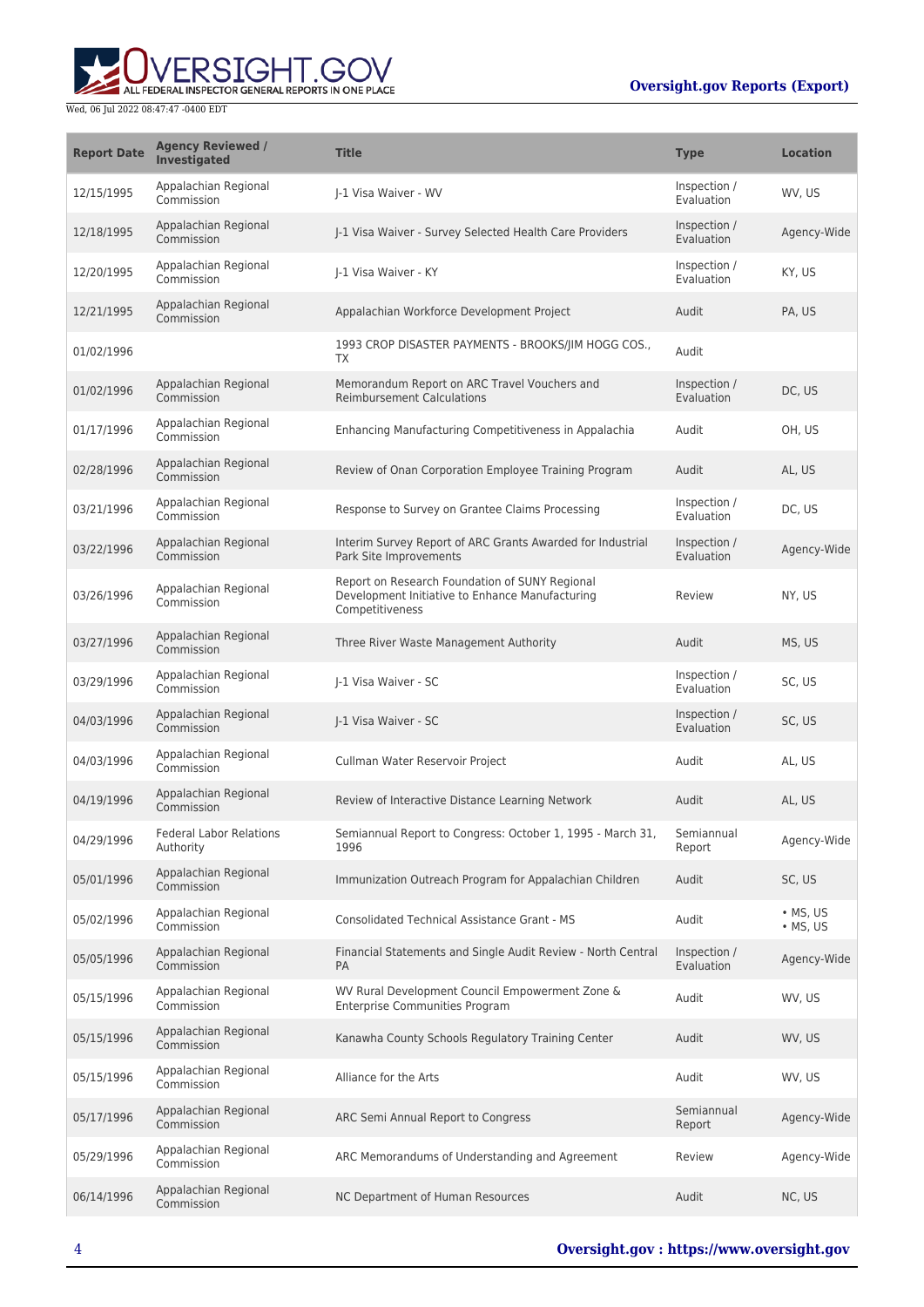

| <b>Report Date</b> | <b>Agency Reviewed /</b><br>Investigated | <b>Title</b>                                                                                      | <b>Type</b>                | <b>Location</b>                  |
|--------------------|------------------------------------------|---------------------------------------------------------------------------------------------------|----------------------------|----------------------------------|
| 07/12/1996         | Appalachian Regional<br>Commission       | Towns County Drop-out Prevention Project                                                          | Audit                      | GA, US                           |
| 07/19/1996         | Appalachian Regional<br>Commission       | Murray County Apprenticeship Program                                                              | Audit                      | GA, US                           |
| 07/25/1996         | Appalachian Regional<br>Commission       | Volunteers for Communities Program                                                                | Audit                      | VA, US                           |
| 07/30/1996         | Appalachian Regional<br>Commission       | Consolidated Technical Assistance Grant - PA                                                      | Audit                      | PA, US                           |
| 07/31/1996         | Appalachian Regional<br>Commission       | Whitfield County Apprenticeship Program                                                           | Audit                      | GA, US                           |
| 07/31/1996         | Appalachian Regional<br>Commission       | Review of Status of Service Contracts                                                             | Review                     | DC, US                           |
| 08/01/1996         | Appalachian Regional<br>Commission       | Controls over Contracts/Grants with Expired Performance<br>Periods                                | Review                     | DC, US                           |
| 08/02/1996         | Appalachian Regional<br>Commission       | I-1 Visa Waiver - GA                                                                              | Inspection /<br>Evaluation | GA, US                           |
| 08/16/1996         | Appalachian Regional<br>Commission       | Southern Technology Council                                                                       | Review                     | Agency-Wide                      |
| 08/16/1996         | Appalachian Regional<br>Commission       | Southern Growth Policies Board                                                                    | Audit                      | Agency-Wide                      |
| 08/16/1996         | Appalachian Regional<br>Commission       | Southern Technology Council                                                                       | Review                     | Agency-Wide                      |
| 08/27/1996         | Appalachian Regional<br>Commission       | Digitization of Cadastral Maps                                                                    | Review                     | VA, US                           |
| 08/27/1996         | Appalachian Regional<br>Commission       | Southern Tier East Regional Development Board - NY                                                | Audit                      | NY, US                           |
| 08/28/1996         | Appalachian Regional<br>Commission       | MD Department of Business and Economic Development                                                | Audit                      | MD, US                           |
| 08/28/1996         | Appalachian Regional<br>Commission       | Report of Applying Agreed-Upon Procedures - MD Department<br>of Business and Economic Development | Audit                      | MD, US                           |
| 08/30/1996         | Appalachian Regional<br>Commission       | LDD and the Multi-County Shared and Distributed GIS System                                        | Audit                      | VA, US                           |
| 09/08/1996         |                                          | <b>EMERGENCY FEED PROGRAM IN TEXAS</b>                                                            | Audit                      |                                  |
| 09/11/1996         | Appalachian Regional<br>Commission       | Report of Applying Agreed-Upon Procedures - Concord College Audit                                 |                            | WV, US                           |
| 09/17/1996         | Appalachian Regional<br>Commission       | Local Affiliate Matching Grant Program                                                            | Audit                      | KY, US                           |
| 09/23/1996         | Appalachian Regional<br>Commission       | Memorandum Report on the Review of the Regional VI<br>Planning and Development Council            | Audit                      | WV, US                           |
| 09/30/1996         | Appalachian Regional<br>Commission       | J-1 Visa Waiver - MS                                                                              | Inspection /<br>Evaluation | $\cdot$ TN, US<br>$\cdot$ TN, US |
| 09/30/1996         | Appalachian Regional<br>Commission       | America's Scenic Triangle Tourism Inititative                                                     | Audit                      | TN, US                           |
| 09/30/1996         | Appalachian Regional<br>Commission       | Enterprise Development Program                                                                    | Audit                      | PA, US                           |
| 09/30/1996         | Appalachian Regional<br>Commission       | Accelerated Grinder Trainer Program                                                               | Audit                      | PA, US                           |
| 09/30/1996         | Appalachian Regional<br>Commission       | Administrative Grant and Enterprise Development Grant                                             | Audit                      | PA, US                           |
| 10/01/1996         | Appalachian Regional<br>Commission       | Review of Jesse Owens Memorial Park Project                                                       | Review                     | AL, US                           |
| 10/10/1996         | Appalachian Regional<br>Commission       | Review of Tourism Project                                                                         | Audit                      | MS, US                           |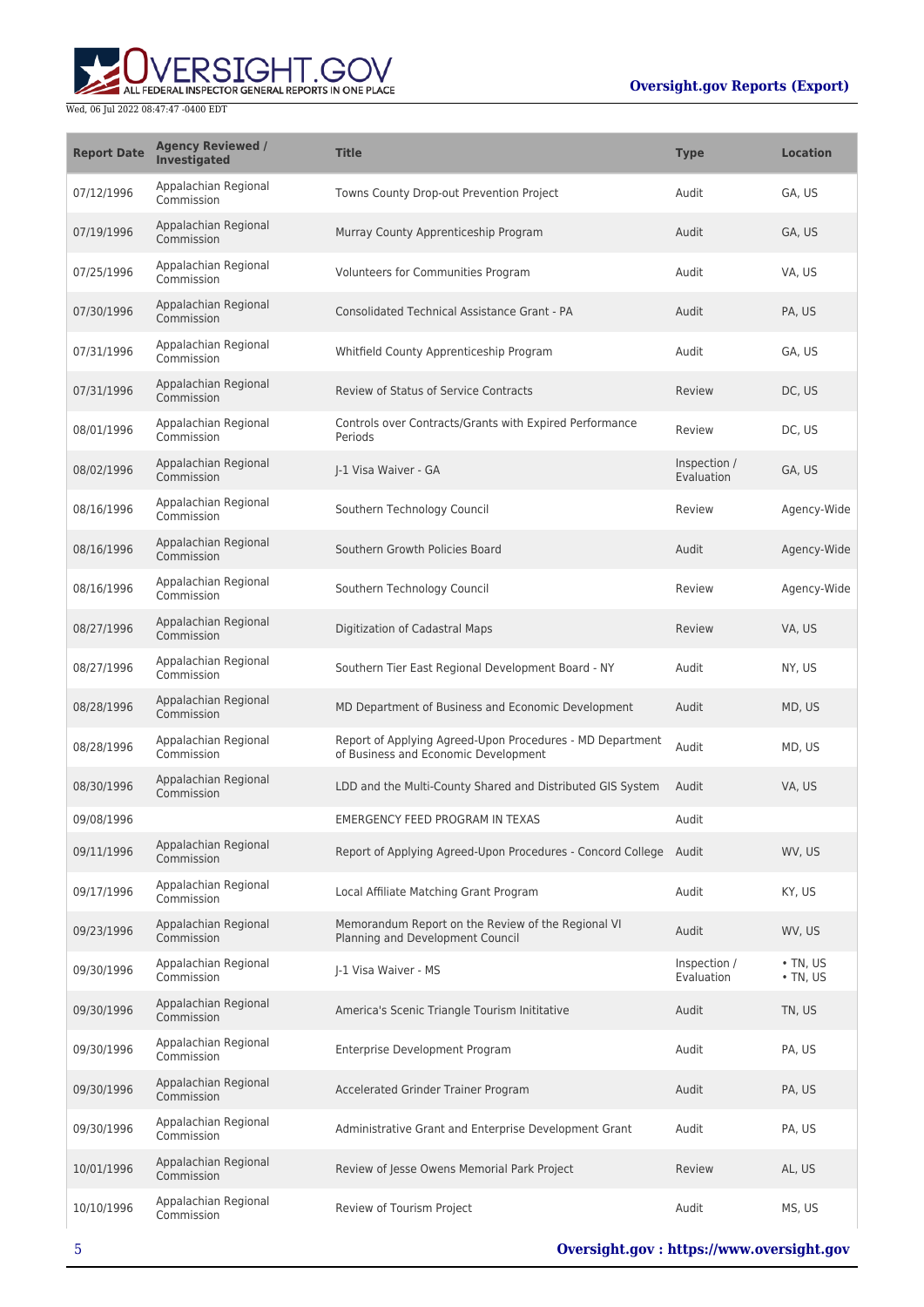

| <b>Report Date</b> | <b>Agency Reviewed /</b><br><b>Investigated</b> | <b>Title</b>                                                                        | <b>Type</b>                | <b>Location</b> |
|--------------------|-------------------------------------------------|-------------------------------------------------------------------------------------|----------------------------|-----------------|
| 10/11/1996         | Appalachian Regional<br>Commission              | Implementation of the Family Center                                                 | Audit                      | PA, US          |
| 10/15/1996         | Appalachian Regional<br>Commission              | Alliance for Manufacturing Competitiveness Phase II                                 | Audit                      | NY, US          |
| 10/18/1996         | Appalachian Regional<br>Commission              | Municipal Partnership Demonstration                                                 | Audit                      | NY, US          |
| 10/18/1996         | Appalachian Regional<br>Commission              | <b>Rail Line Preservation</b>                                                       | Audit                      | NY, US          |
| 10/18/1996         | Appalachian Regional<br>Commission              | Southern Tier West Regional Planning and Development                                | Audit                      | NY, US          |
| 10/22/1996         | Appalachian Regional<br>Commission              | J-1 Visa Waiver - MS                                                                | Inspection /<br>Evaluation | Agency-Wide     |
| 10/25/1996         | Appalachian Regional<br>Commission              | J-1 Waiver Program MDO Medical Services, Inc.                                       | Inspection /<br>Evaluation | Agency-Wide     |
| 10/25/1996         | Appalachian Regional<br>Commission              | <b>Housing Technical Assistance</b>                                                 | Audit                      | NY, US          |
| 10/29/1996         | Appalachian Regional<br>Commission              | Memorandum on Concord College WV                                                    | Audit                      | WV, US          |
| 10/31/1996         | <b>Federal Labor Relations</b><br>Authority     | Semiannual Report to Congress: April 1, 1996 - September 30,<br>1996                | Semiannual<br>Report       | Agency-Wide     |
| 11/01/1996         | Appalachian Regional<br>Commission              | J-1 Visa Waiver - SC                                                                | Inspection /<br>Evaluation | SC, US          |
| 11/29/1996         | Appalachian Regional<br>Commission              | ARC Semi Annual Report to Congress                                                  | Semiannual<br>Report       | Agency-Wide     |
| 12/23/1996         | Appalachian Regional<br>Commission              | Development of long term strategic for economic<br>development                      | Audit                      | KY, US          |
| 01/07/1997         | Appalachian Regional<br>Commission              | Review of Equipment Purchase with ARC Grant Funds                                   | Inspection /<br>Evaluation | SC, US          |
| 01/14/1997         | Appalachian Regional<br>Commission              | Newborn Screening Project                                                           | Audit                      | AL, US          |
| 01/28/1997         | Appalachian Regional<br>Commission              | Home Health Telecommunications Project & Nurse<br>Practitioner Telemedicine Project | Audit                      | SC, US          |
| 02/18/1997         | Appalachian Regional<br>Commission              | I-1 Visa Waiver - KY                                                                | Inspection /<br>Evaluation | KY, US          |
| 02/20/1997         | Appalachian Regional<br>Commission              | Report on Applying Agreed Upon Procedures to NC<br>Department of Administration     | Audit                      | NC, US          |
| 02/20/1997         | Appalachian Regional<br>Commission              | Report of Applying Agreed-Upon Procedures - NC Department<br>of Administration      | Audit                      | NC, US          |
| 03/03/1997         | Appalachian Regional<br>Commission              | Cooperative Tourism Marketing Program to Attract German<br><b>Travelers</b>         | Audit                      | OH, US          |
| 03/12/1997         | Appalachian Regional<br>Commission              | Heritage Corridor Project                                                           | Audit                      | SC, US          |
| 03/19/1997         | Appalachian Regional<br>Commission              | Development Support System                                                          | Audit                      | SC, US          |
| 03/19/1997         | Appalachian Regional<br>Commission              | Library Telecommunications/Computer Network Project                                 | Audit                      | SC, US          |
| 03/26/1997         | Appalachian Regional<br>Commission              | Update Report on Controls and Contacts with Expired<br>Performance Periods          | Inspection /<br>Evaluation | DC, US          |
| 04/28/1997         | Appalachian Regional<br>Commission              | Community Oriented Health Care Project - Financial<br>Statement                     | Audit                      | WV, US          |
| 04/28/1997         | Appalachian Regional<br>Commission              | Land Use Plan                                                                       | Audit                      | PA, US          |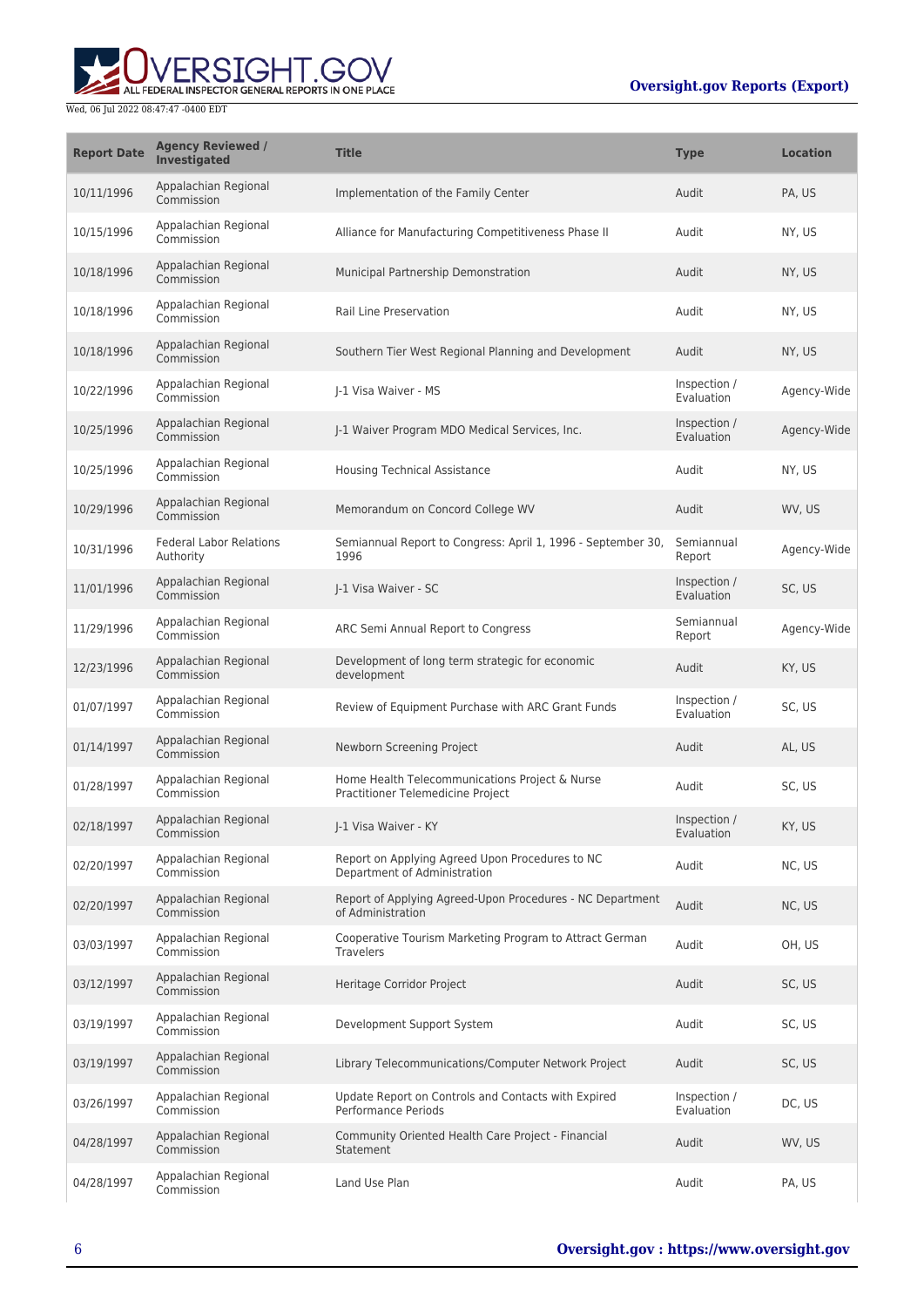# ALL FEDERAL INSPECTOR GENERAL REPORTS IN ONE PLACE Wed, 06 Jul 2022 08:47:47 -0400 EDT

| <b>Report Date</b> | <b>Agency Reviewed /</b><br><b>Investigated</b> | <b>Title</b>                                                                 | <b>Type</b>                | <b>Location</b> |
|--------------------|-------------------------------------------------|------------------------------------------------------------------------------|----------------------------|-----------------|
| 04/28/1997         | Appalachian Regional<br>Commission              | Geotechnical Study for Construction of the Crystal Lake Dam<br>and Reservoir | Audit                      | KY, US          |
| 04/28/1997         | Appalachian Regional<br>Commission              | The Launching Pad - A Business Planning Center                               | Audit                      | KY, US          |
| 04/30/1997         | <b>Federal Labor Relations</b><br>Authority     | Semiannual Report to Congress: October 1, 1996 - March 31,<br>1997           | Semiannual<br>Report       | Agency-Wide     |
| 05/07/1997         | Appalachian Regional<br>Commission              | Technology Learning Center for Workforce Academy                             | Audit                      | GA, US          |
| 05/15/1997         | Appalachian Regional<br>Commission              | Technology for Literacy Program Phase II                                     | Audit                      | GA, US          |
| 05/22/1997         | Appalachian Regional<br>Commission              | ARC Semi Annual Report to Congress                                           | Semiannual<br>Report       | Agency-Wide     |
| 05/27/1997         | Appalachian Regional<br>Commission              | MD Department of Transportation State Highway<br>Administration              | Audit                      | MD, US          |
| 07/02/1997         | Appalachian Regional<br>Commission              | Development of a Strategic Vision for the Economy of the<br>state            | Audit                      | TN, US          |
| 07/09/1997         | Appalachian Regional<br>Commission              | Technology 2020                                                              | Audit                      | TN, US          |
| 07/21/1997         | Appalachian Regional<br>Commission              | Consolidated Technical Assistance Grant - KY                                 | Audit                      | KY, US          |
| 07/25/1997         | Appalachian Regional<br>Commission              | KY Appalachia Task Force Strategic Planning Initiative                       | Audit                      | KY, US          |
| 07/29/1997         | Appalachian Regional<br>Commission              | Enhancing Microcomputer Capacity for Improved Capital<br>Planning            | Audit                      | NY, US          |
| 07/31/1997         | Appalachian Regional<br>Commission              | Rural NY Health Network Project                                              | Audit                      | NY, US          |
| 08/04/1997         | Appalachian Regional<br>Commission              | Regional Geographic Information System                                       | Audit                      | PA, US          |
| 08/04/1997         | Appalachian Regional<br>Commission              | Sustainable Communities Initiative                                           | Audit                      | KY, US          |
| 08/13/1997         | Appalachian Regional<br>Commission              | Advanced Manufacturing Resource Center                                       | Audit                      | NY, US          |
| 08/21/1997         | Appalachian Regional<br>Commission              | Memorandum Report on Contracting and Procurement<br>Practices                | Audit                      | PA, US          |
| 08/27/1997         | Appalachian Regional<br>Commission              | Base Quality System Development and Implementation<br>Project                | Audit                      | NY, US          |
| 09/10/1997         | Appalachian Regional<br>Commission              | I-1 Visa Waiver - AL                                                         | Inspection /<br>Evaluation | AL, US          |
| 09/16/1997         | Appalachian Regional<br>Commission              | Status of Chautaugua County Industrial Development Agency                    | Audit                      | Agency-Wide     |
| 09/23/1997         | Appalachian Regional<br>Commission              | Workforce Development Project                                                | Audit                      | PA, US          |
| 09/23/1997         | Appalachian Regional<br>Commission              | State Wide Manufacturing Marketing Network                                   | Audit                      | PA, US          |
| 09/30/1997         | Appalachian Regional<br>Commission              | J-1 Visa Waiver - WV                                                         | Inspection /<br>Evaluation | WV, US          |
| 10/21/1997         | Appalachian Regional<br>Commission              | ARC FY 2007 Financial Management System                                      | Inspection /<br>Evaluation | DC, US          |
| 10/31/1997         | <b>Federal Labor Relations</b><br>Authority     | Semiannual Report to Congress: April 1, 1997 - September 30,<br>1997         | Semiannual<br>Report       | Agency-Wide     |
| 11/18/1997         | Appalachian Regional<br>Commission              | Review of Northeast AL Manufacturing Technology<br>Consortium                | Audit                      | AL, US          |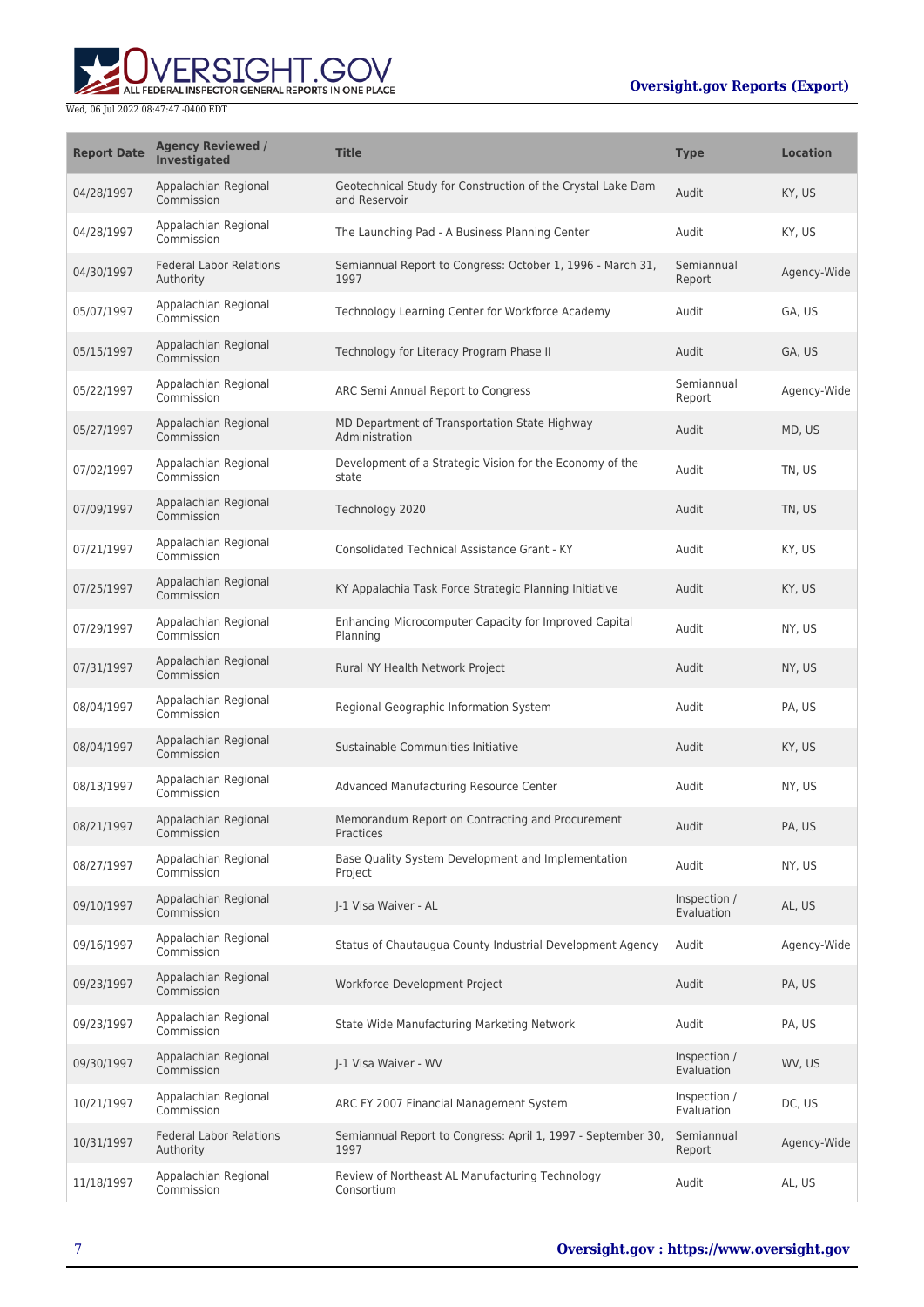

| <b>Report Date</b> | <b>Agency Reviewed /</b><br><b>Investigated</b> | <b>Title</b>                                                                                 | <b>Type</b>                | <b>Location</b> |
|--------------------|-------------------------------------------------|----------------------------------------------------------------------------------------------|----------------------------|-----------------|
| 11/20/1997         | Appalachian Regional<br>Commission              | Distance Learning Expansion Project                                                          | Audit                      | MD, US          |
| 11/20/1997         | Appalachian Regional<br>Commission              | Integrated Microscope Facility                                                               | Audit                      | MD, US          |
| 11/25/1997         | Appalachian Regional<br>Commission              | ARC Semi Annual Report to Congress                                                           | Semiannual<br>Report       | Agency-Wide     |
| 11/27/1997         | Appalachian Regional<br>Commission              | High Performance Computing Equipment for Industry and<br>Academia                            | Audit                      | MD, US          |
| 12/18/1997         | Appalachian Regional<br>Commission              | Consolidated Technical Assistance Grant - PA                                                 | Audit                      | PA, US          |
| 12/31/1997         | Appalachian Regional<br>Commission              | Tri-County Council for Western MD                                                            | Audit                      | MD, US          |
| 01/08/1998         | Appalachian Regional<br>Commission              | Review of Leadership and Civic Infrastructure Initiative Project Audit                       |                            | MS, US          |
| 01/12/1998         | Appalachian Regional<br>Commission              | Technology Development Incubator                                                             | Audit                      | SC, US          |
| 01/13/1998         | Appalachian Regional<br>Commission              | <b>Consolidated Technical Assistance Grant - TN</b>                                          | Audit                      | TN, US          |
| 01/16/1998         | Appalachian Regional<br>Commission              | International Business Development in Appalachia TN                                          | Audit                      | TN, US          |
| 02/02/1998         | Appalachian Regional<br>Commission              | Internal Strategic Planning                                                                  | Audit                      | AL, US          |
| 02/04/1998         | Appalachian Regional<br>Commission              | J-1 Visa Waiver - NC                                                                         | Inspection /<br>Evaluation | Agency-Wide     |
| 02/13/1998         | Appalachian Regional<br>Commission              | Morehead State University/St. Clair Medical Center Child Care<br>Center                      | Audit                      | GA, US          |
| 02/13/1998         | Appalachian Regional<br>Commission              | Historic Resource Development Project                                                        | Audit                      | KY, US          |
| 02/26/1998         | Appalachian Regional<br>Commission              | Report of Applying Agreed-Upon Procedures - Appalachian<br>School of Law                     | Audit                      | VA, US          |
| 02/26/1998         | Appalachian Regional<br>Commission              | VA Department of Housing and Community Development                                           | Audit                      | VA, US          |
| 02/28/1998         | Office of Personnel<br>Management               | Report on the Use of Silent PPOs In The Federal Employees<br>Health Benefits Program         | Other                      |                 |
| 03/10/1998         | Appalachian Regional<br>Commission              | Marketing and Business Expansion Program                                                     | Audit                      | PA. US          |
| 03/11/1998         | Appalachian Regional<br>Commission              | Report of Applying Agreed-Upon Procedures                                                    | Audit                      | WV, US          |
| 03/12/1998         | Appalachian Regional<br>Commission              | Manufacturing Assistance Center                                                              | Audit                      | PA, US          |
| 03/13/1998         | Appalachian Regional<br>Commission              | Clay County Board of Health                                                                  | Audit                      | WV, US          |
| 03/16/1998         | Appalachian Regional<br>Commission              | J-1 Visa Waiver - TN                                                                         | Inspection /<br>Evaluation | Agency-Wide     |
| 03/17/1998         | Appalachian Regional<br>Commission              | Report of Applying Agreed-Upon Procedures - The Economic<br>Planning and Development Council | Audit                      | PA, US          |
| 03/18/1998         | Appalachian Regional<br>Commission              | J-1 Visa Waiver - GA                                                                         | Inspection /<br>Evaluation | GA, US          |
| 03/20/1998         | Appalachian Regional<br>Commission              | Report of Applying Agreed-Upon Procedures - The PA State<br>University                       | Audit                      | PA, US          |
| 03/25/1998         | Appalachian Regional<br>Commission              | Textile and Carpet Information Exchange Service<br>Demonstration                             | Audit                      | GA, US          |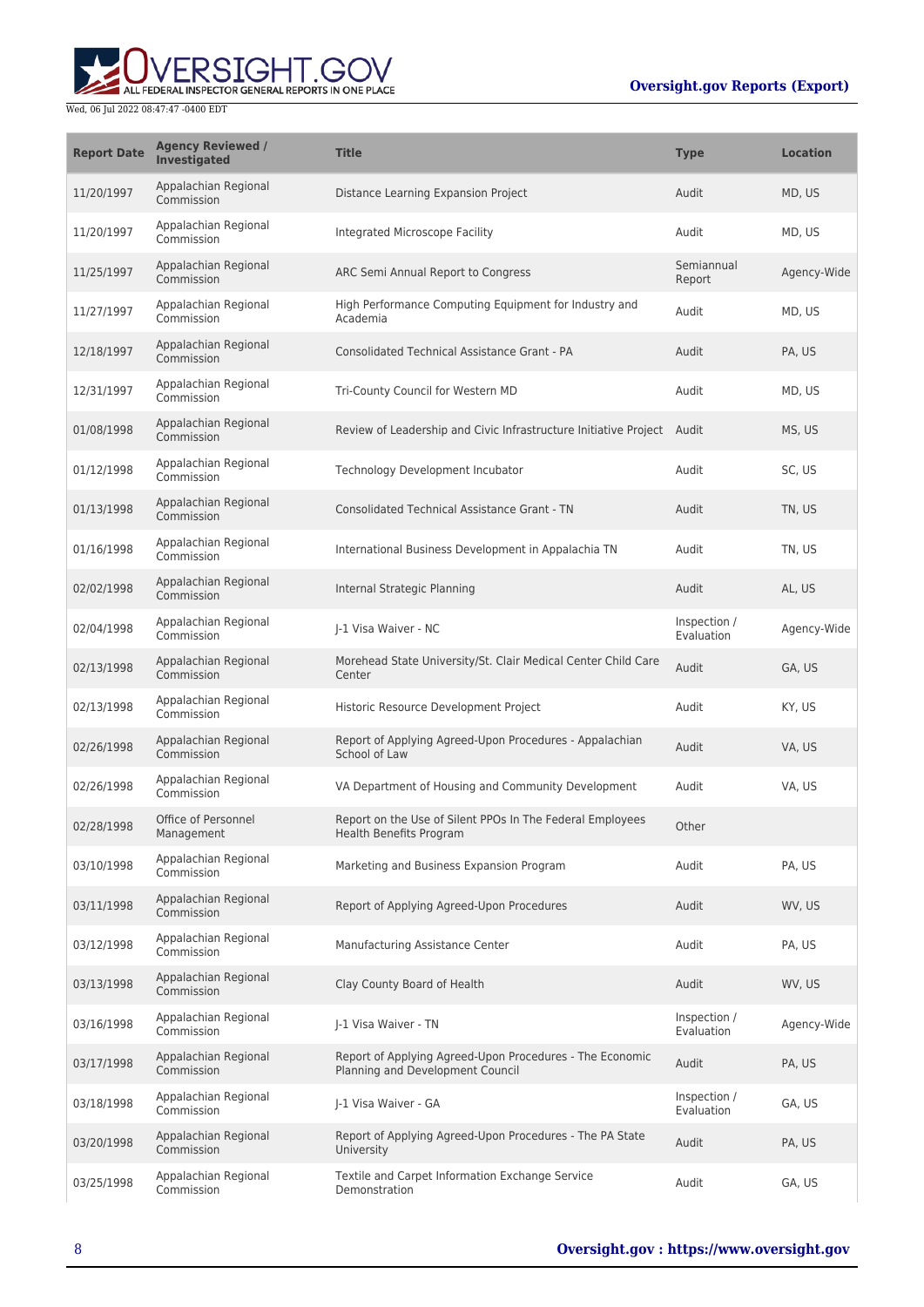

| <b>Report Date</b> | <b>Agency Reviewed /</b><br><b>Investigated</b> | <b>Title</b>                                                                        | <b>Type</b>                | <b>Location</b> |
|--------------------|-------------------------------------------------|-------------------------------------------------------------------------------------|----------------------------|-----------------|
| 03/26/1998         | Appalachian Regional<br>Commission              | Survey Report of ARC Grants Awarded for infrastructure<br>Project                   | Inspection /<br>Evaluation | DC, US          |
| 03/31/1998         | Appalachian Regional<br>Commission              | Customized Industrial Training                                                      | Audit                      | TN, US          |
| 03/31/1998         | Appalachian Regional<br>Commission              | DeKalb Solid Waste Landfill                                                         | Audit                      | MS, US          |
| 03/31/1998         | Appalachian Regional<br>Commission              | Kemper County Lake Assess Road                                                      | Audit                      | MS, US          |
| 03/31/1998         | Appalachian Regional<br>Commission              | Community Oriented Health Care Project                                              | Audit                      | WV, US          |
| 04/08/1998         | Appalachian Regional<br>Commission              | Report of Applying Agreed-Upon Procedures - Fay-Penn<br>Economic CouncilDecelopment | Audit                      | PA, US          |
| 04/13/1998         | <b>Federal Labor Relations</b><br>Authority     | Semiannual Report to Congress: October 1, 1997 - March 31,<br>1998                  | Semiannual<br>Report       | Agency-Wide     |
| 04/15/1998         | Appalachian Regional<br>Commission              | Deleware-Chenango-Madison-Otsego Career Academy                                     | Audit                      | NY, US          |
| 04/15/1998         | Appalachian Regional<br>Commission              | Northwest PA Regional Planning and Development<br>Commission                        | Audit                      | PA, US          |
| 04/15/1998         | Appalachian Regional<br>Commission              | Phase I, Equipment Project                                                          | Audit                      | KY, US          |
| 04/17/1998         | Appalachian Regional<br>Commission              | Big Sandy Telecommunications Center Phases I                                        | Audit                      | KY, US          |
| 04/24/1998         | Appalachian Regional<br>Commission              | Internationalization of KY Appalachian Counties                                     | Audit                      | KY, US          |
| 04/30/1998         | Appalachian Regional<br>Commission              | ARC Semi Annual Report to Congress                                                  | Semiannual<br>Report       | Agency-Wide     |
| 05/04/1998         | Appalachian Regional<br>Commission              | International Development Enhancement and Expansion<br>Project                      | Audit                      | WV, US          |
| 05/20/1998         | Appalachian Regional<br>Commission              | North GA Waste Management Project                                                   | Audit                      | GA, US          |
| 06/01/1998         | Appalachian Regional<br>Commission              | AL Export - A Targeted Export Assistance and Management<br><b>Training Program</b>  | Audit                      | AL, US          |
| 06/17/1998         | Appalachian Regional<br>Commission              | I-1 Visa Waiver - VA                                                                | Inspection /<br>Evaluation | Agency-Wide     |
| 06/18/1998         | Appalachian Regional<br>Commission              | J-1 Visa Waiver - AL                                                                | Inspection /<br>Evaluation | Agency-Wide     |
| 07/07/1998         | Appalachian Regional<br>Commission              | I-1 Visa Waiver - KY                                                                | Inspection /<br>Evaluation | Agency-Wide     |
| 08/07/1998         | Appalachian Regional<br>Commission              | Consolidated Technical Assistance Grant - OH                                        | Audit                      | OH, US          |
| 08/10/1998         | Appalachian Regional<br>Commission              | J-1 Visa Waiver - OH                                                                | Inspection /<br>Evaluation | Agency-Wide     |
| 08/19/1998         | Appalachian Regional<br>Commission              | Interagency Day Care Center Project                                                 | Audit                      | OH, US          |
| 08/25/1998         | Appalachian Regional<br>Commission              | Controls over Contracts/Grants with Expired Performance<br>Periods                  | Inspection /<br>Evaluation | DC, US          |
| 09/22/1998         | Appalachian Regional<br>Commission              | Rural Action Leadership and Civic Development Inititative                           | Audit                      | OH, US          |
| 09/22/1998         | Appalachian Regional<br>Commission              | Review of Funds for Appalachian Industrial Retraining                               | Audit                      | OH, US          |
| 10/06/1998         | Appalachian Regional<br>Commission              | J-1 Visa Waiver - PA                                                                | Inspection /<br>Evaluation | Agency-Wide     |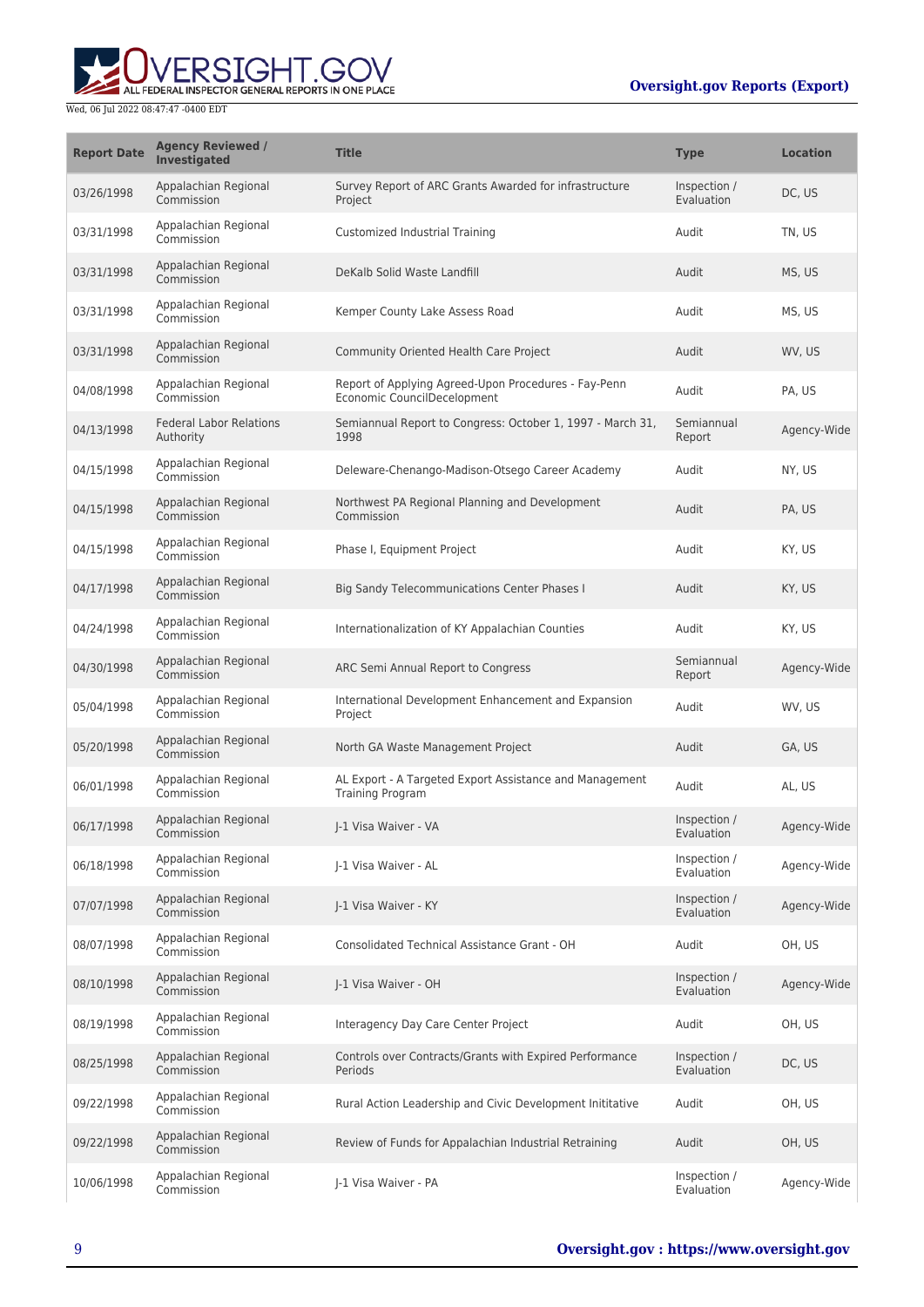# ERSIGHT.GOV ALL FEDERAL INSPECTOR GENERAL REPORTS IN ONE PLACE

| <b>Report Date</b> | <b>Agency Reviewed /</b><br><b>Investigated</b> | <b>Title</b>                                                                                                                   | <b>Type</b>                | <b>Location</b>                      |
|--------------------|-------------------------------------------------|--------------------------------------------------------------------------------------------------------------------------------|----------------------------|--------------------------------------|
| 10/15/1998         | Appalachian Regional<br>Commission              | I-1 Visa Waiver - NY                                                                                                           | Inspection /<br>Evaluation | Agency-Wide                          |
| 10/30/1998         | <b>Federal Labor Relations</b><br>Authority     | Semiannual Report to Congress: April 1, 1998 - September 30,<br>1998                                                           | Semiannual<br>Report       | Agency-Wide                          |
| 11/20/1998         | Appalachian Regional<br>Commission              | Enhancement of Business School Technology                                                                                      | Audit                      | MD, US                               |
| 11/20/1998         | Appalachian Regional<br>Commission              | Tri-Cities Appalachian International Trading Network                                                                           | Audit                      | TN, US                               |
| 11/20/1998         | Appalachian Regional<br>Commission              | ARC Semi Annual Report to Congress                                                                                             | Semiannual<br>Report       | Agency-Wide                          |
| 12/02/1998         | Appalachian Regional<br>Commission              | Appalachian International Business Center                                                                                      | Audit                      | NC, US                               |
| 02/23/1999         | Appalachian Regional<br>Commission              | <b>Consolidated Technical Assistance Grant - MS</b>                                                                            | Audit                      | $\bullet$ MS, US<br>$\bullet$ MS, US |
| 02/26/1999         | Appalachian Regional<br>Commission              | Review Report on Buckhorn Leadership Initiative                                                                                | Audit                      | KY, US                               |
| 03/10/1999         | Appalachian Regional<br>Commission              | Lake Cumberland Regional Justice and Victims Advocacy<br>Project                                                               | Audit                      | KY, US                               |
| 03/17/1999         | Appalachian Regional<br>Commission              | Controls over Contracts/Grants with Expired Performance<br>Periods                                                             | Inspection /<br>Evaluation | DC, US                               |
| 03/22/1999         | Appalachian Regional<br>Commission              | Review of Economic Development Information System                                                                              | Audit                      | SC, US                               |
| 03/22/1999         | Appalachian Regional<br>Commission              | Review of Telecommunications Adding Rural Counties to<br>AppNet                                                                | Audit                      | SC, US                               |
| 03/22/1999         | Appalachian Regional<br>Commission              | Review of Internet Training Facilities Project                                                                                 | Audit                      | SC, US                               |
| 03/24/1999         | Appalachian Regional<br>Commission              | Review of Science and Math to go Project                                                                                       | Audit                      | SC, US                               |
| 03/25/1999         | Appalachian Regional<br>Commission              | Review of the McCreary County Educational Development<br>Foundation                                                            | Audit                      | KY, US                               |
| 03/31/1999         | Office of Personnel<br>Management               | Semiannual Report to Congress October 1, 1998 - March 31,<br>1999                                                              | Semiannual<br>Report       | Agency-Wide                          |
| 03/31/1999         | Appalachian Regional<br>Commission              | Review of The Presbyterian Child Welfare Agency - Breathitt<br>Montessori Pre-School Relocation                                | Audit                      | KY, US                               |
| 03/31/1999         | Appalachian Regional<br>Commission              | Review of The Presbyterian Child Welfare Agency                                                                                | Audit                      | KY, US                               |
| 04/14/1999         | <b>Federal Labor Relations</b><br>Authority     | Management Letter- Reviewing and Revising Pre 1995<br>Delegations of Authority, Memoranda of Understanding and<br>Instructions | Other                      | Agency-Wide                          |
| 04/22/1999         | Appalachian Regional<br>Commission              | J-1 Visa Waiver - AL                                                                                                           | Inspection /<br>Evaluation | Agency-Wide                          |
| 04/30/1999         | Appalachian Regional<br>Commission              | <b>GA RLF</b>                                                                                                                  | Audit                      | GA, US                               |
| 04/30/1999         | <b>Federal Labor Relations</b><br>Authority     | Semiannual Report to Congress: October 1, 1998 - March 31,<br>1999                                                             | Semiannual<br>Report       | Agency-Wide                          |
| 05/05/1999         | Appalachian Regional<br>Commission              | Review of AL Strategic Plan for Telecommunications                                                                             | Audit                      | AL, US                               |
| 05/05/1999         | Appalachian Regional<br>Commission              | Review of Consolidated Technical Assistance Program                                                                            | Audit                      | AL, US                               |
| 05/14/1999         | Appalachian Regional<br>Commission              | Review of Debkilb County Tourism/Business Development<br>Center                                                                | Audit                      | AL, US                               |
| 05/26/1999         | Appalachian Regional<br>Commission              | Survey Report - Review of Jefferson County Distance Learning                                                                   | Audit                      | AL, US                               |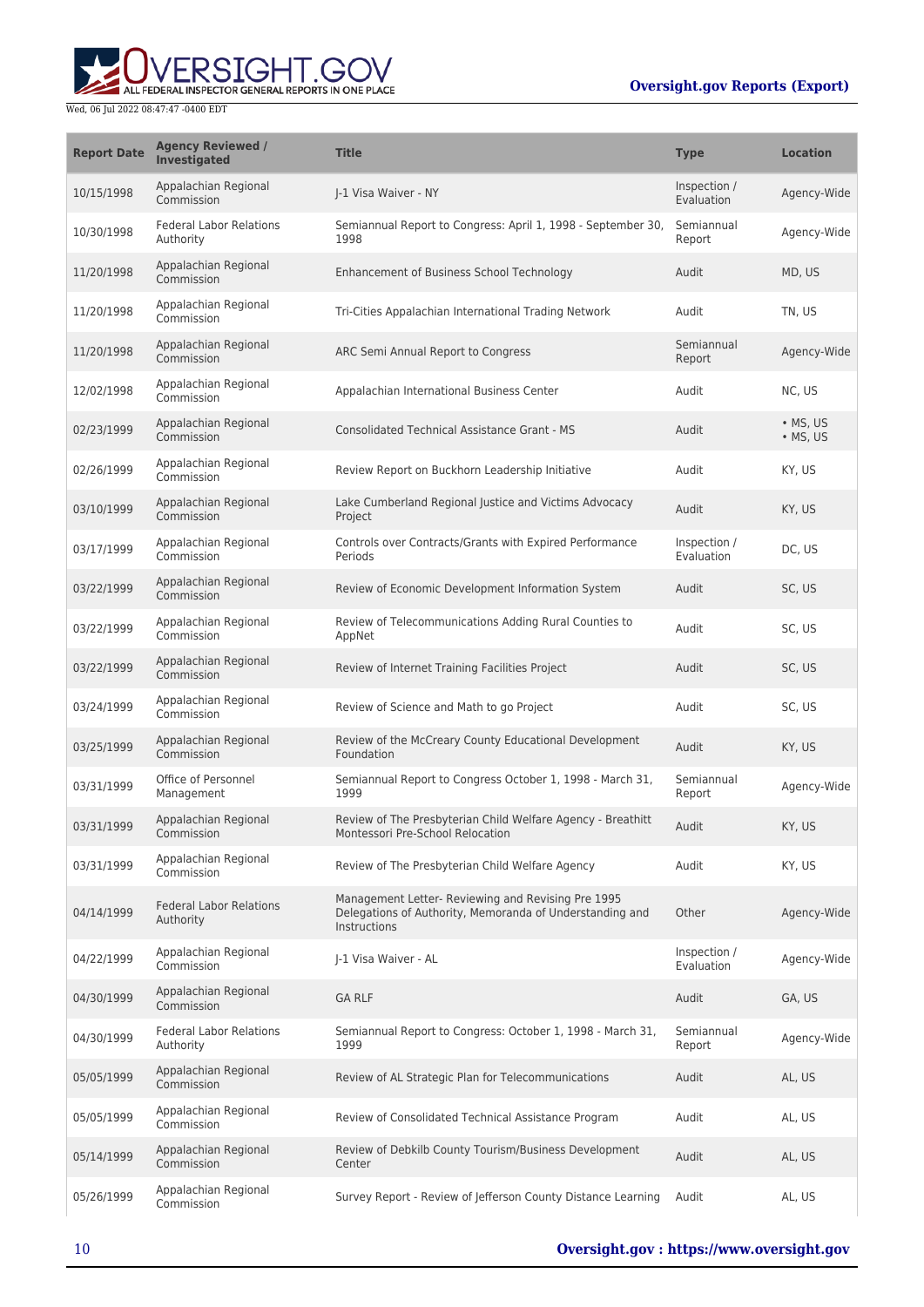# ALL FEDERAL INSPECTOR GENERAL REPORTS IN ONE PLACE

| <b>Report Date</b> | <b>Agency Reviewed /</b><br><b>Investigated</b> | <b>Title</b>                                                              | <b>Type</b>                | <b>Location</b> |
|--------------------|-------------------------------------------------|---------------------------------------------------------------------------|----------------------------|-----------------|
| 06/02/1999         | Appalachian Regional<br>Commission              | ARC Semi Annual Report to Congress                                        | Semiannual<br>Report       | Agency-Wide     |
| 07/01/1999         | Appalachian Regional<br>Commission              | Review of Entrepreneurial Education Project                               | Audit                      | GA, US          |
| 07/01/1999         | Appalachian Regional<br>Commission              | <b>Consolidated Technical Assistance Grant - WV</b>                       | Audit                      | WV, US          |
| 07/08/1999         | Appalachian Regional<br>Commission              | Southwest Regional Jail/Industrial Park Water Project                     | Audit                      | WV, US          |
| 08/05/1999         | Appalachian Regional<br>Commission              | Survey of Timeliness of Claims Processing & Follow-up Action              | Inspection /<br>Evaluation | DC, US          |
| 08/25/1999         | Appalachian Regional<br>Commission              | J-1 Visa Waiver - NY                                                      | Inspection /<br>Evaluation | Agency-Wide     |
| 08/25/1999         | Appalachian Regional<br>Commission              | Training Tomorrow's Workforce                                             | Audit                      | KY, US          |
| 08/31/1999         | Appalachian Regional<br>Commission              | Northern Tier Regional Planning and Development Council                   | Audit                      | PA, US          |
| 08/31/1999         | Appalachian Regional<br>Commission              | TN Quality Award Alliance Global Market Development Phase<br>$\mathbf{H}$ | Audit                      | TN, US          |
| 09/03/1999         | Appalachian Regional<br>Commission              | <b>NC Technical Assistance</b>                                            | Audit                      | NC, US          |
| 09/15/1999         | Appalachian Regional<br>Commission              | PA Department of Community and Economic Development                       | Audit                      | PA, US          |
| 09/20/1999         | Appalachian Regional<br>Commission              | TN Regional Entrepreneurial initiative                                    | Audit                      | TN, US          |
| 09/24/1999         | Appalachian Regional<br>Commission              | Rockcastle County Economic Development Initiative                         | Audit                      | KY, US          |
| 09/29/1999         | Appalachian Regional<br>Commission              | Grant Agreement Expenditures Audit NC                                     | Audit                      | NC, US          |
| 09/30/1999         | Office of Personnel<br>Management               | Semiannual Report to Congress April 1, 1999 - September 30,<br>1999       | Semiannual<br>Report       | Agency-Wide     |
| 09/30/1999         | Appalachian Regional<br>Commission              | J-1 Visa Waiver - AL                                                      | Inspection /<br>Evaluation | Agency-Wide     |
| 09/30/1999         | Appalachian Regional<br>Commission              | Facilities Master Planning Project                                        | Audit                      | OH, US          |
| 09/30/1999         | Appalachian Regional<br>Commission              | Review of Rural Health and Wellness Program                               | Audit                      | KY, US          |
| 10/07/1999         | <b>Federal Labor Relations</b><br>Authority     | Semiannual Report to Congress: April 1, 1999 - September 30,<br>1999      | Semiannual<br>Report       | Agency-Wide     |
| 10/20/1999         | Appalachian Regional<br>Commission              | OH University Southern Campus Technology Outreach Center                  | Audit                      | OH, US          |
| 10/20/1999         | Appalachian Regional<br>Commission              | Review of Welding Laboratory/Classroom Project                            | Audit                      | NY, US          |
| 10/22/1999         | Appalachian Regional<br>Commission              | Review of Wrap Around Child Care Project                                  | Audit                      | NY, US          |
| 10/27/1999         | Appalachian Regional<br>Commission              | Review of Southern Tier Rail Line Development Project                     | Audit                      | NY, US          |
| 10/27/1999         | Appalachian Regional<br>Commission              | Review of Rail line Preservation Project                                  | Audit                      | NY, US          |
| 10/28/1999         | Appalachian Regional<br>Commission              | Purchasing of Goods and Services                                          | Inspection /<br>Evaluation | DC, US          |
| 11/01/1999         | Appalachian Regional<br>Commission              | ARC Semi Annual Report to Congress                                        | Semiannual<br>Report       | Agency-Wide     |